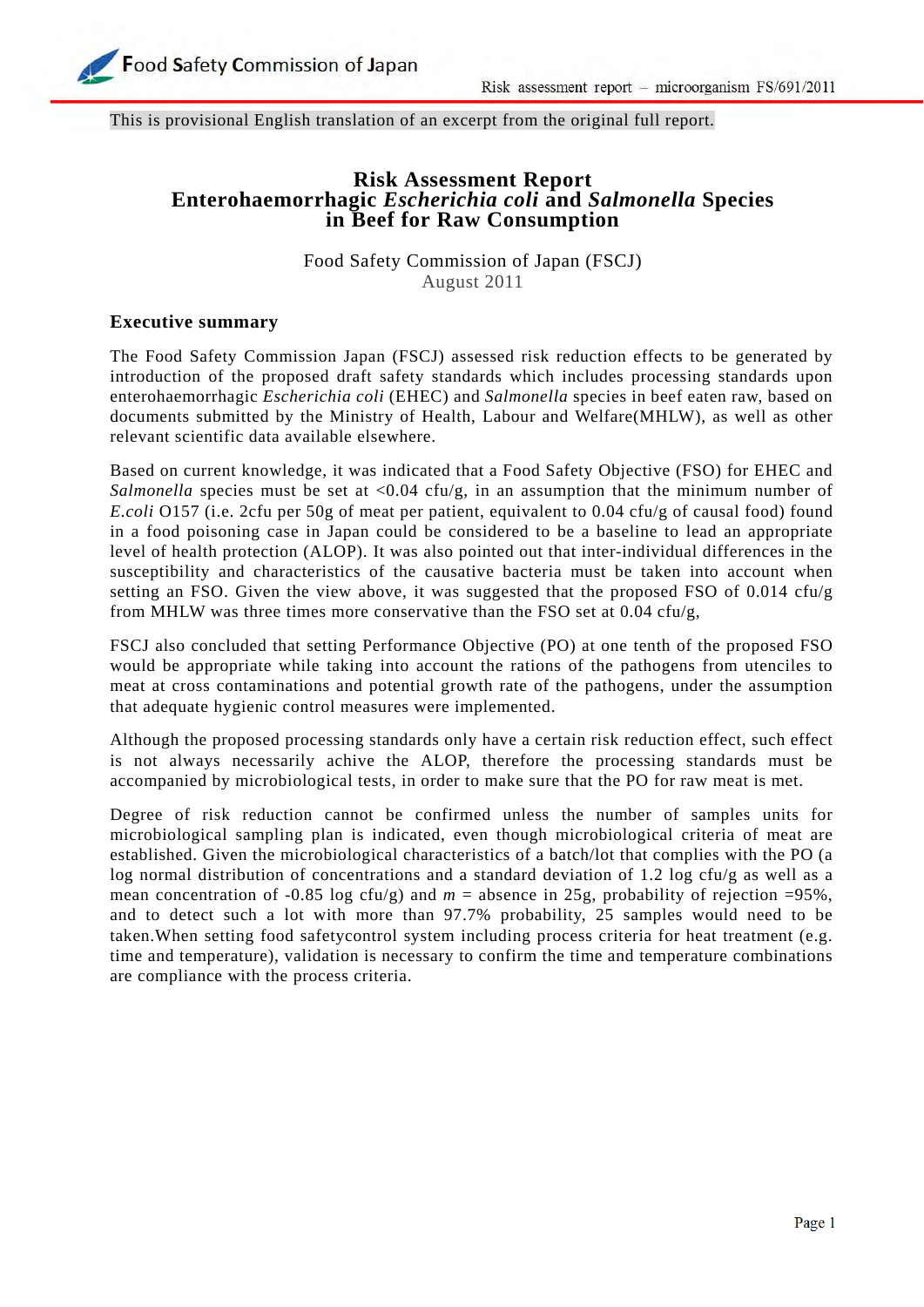# A**ssessment of the risk reduction effects of foods on health (extracted from Part IV of the original risk assessment report)**

- 1. Hazard identification
- 2. Hazard characterization
- 3. Exposure assessment

## 4. **Risk characterization**

### Objective

Risk reduction effects by application of the proposed safety standards by the Ministry of Health, Labour and Welfare (MHLW) was estimated by assessment of the following three points:

- (1) Proposed Food Safety Objective  $(FSO<sup>1</sup>)$  at 0.014 cfu<sup>2</sup>/g;
- (2) Performance Objective  $(PO<sup>3</sup>)$  set at 0.0014 cfu/g based on the proposed FSO: and
- **(3)** Feasibility of the PO set at 0.0014 cfu/g by application of draft standards (microbiological standards and processing standards)

# **(1) Assessment of the proposed FSO of 0.014 cfu/g**

# **(i) Approach based on incidence and mortality data**

### **a. Hazard-based risk analysis**

Among the reported food poisoning cases caused by enterohaemorrhagic *E. coli* (EHEC), the minimum number of ingested bacteria was 2 cfu per person, which is equivalent to 0.04 cfu/g in the causative food (raw beef liver: below 50 g). Therefore, FSO must be below 0.04 cfu/g.

There is no data on EHEC contamination in retailed beef in Japan. Carney et al. reported that the number of *E.coli* O157 on the chopped beef in Ireland ranged 5.0-40.7 cfu/g using the direct plate count method, which is the only available data to our knowledge on EHEC in raw beef [1].

Assuming that the bacterial count in contaminated beef meat in Ireland is nearly equal to that in Japan, contamination level must be reduced from 40.7 cfu/g to below 0.04 cfu/g, or at least by 1/1,018.

The lowest bacterial count among the food poisoning cases by *Salmonella* species, on the other hand, was 4.3 MPN/100 g (0.04 MPN/g) found in chocolate. Thus we concluded that there was no much difference in hazard characteristics between EHEC and *Salmonella* species. In addition, according to International Commission on Microbiological Specifications for Foods (ICMSF), risk of *Salmonella* species is regarded to be lower than that of O157 [2].

# **b. Estimation of incidence of food poisoning caused by raw beef consumption at home and restaurants**

Since we were not able to find information about the proportionshared by cases due to raw beef consumption in the total food poisoning cases in the Food Poisoning Statistics (MHLW) and published papers, we used various methods and existing survey data to estimate the number.

-

<sup>&</sup>lt;sup>1</sup> FSO: The maximum frequency and/or concentration of a microbial hazard in a food considered tolerable for consumer protection at the time of consumption that keeps health impact caused by consumption of the food below ALOP (Appropriate Level of Protection)<br><sup>2</sup> cfu: colony forming unit

cfu: colony forming unit

 $3$  PO: The maximum frequency and/or concentration of a hazard in a food at a specified step in the food chain before the time of consumption that provides or contributes to an FSO or ALOP, as applicable.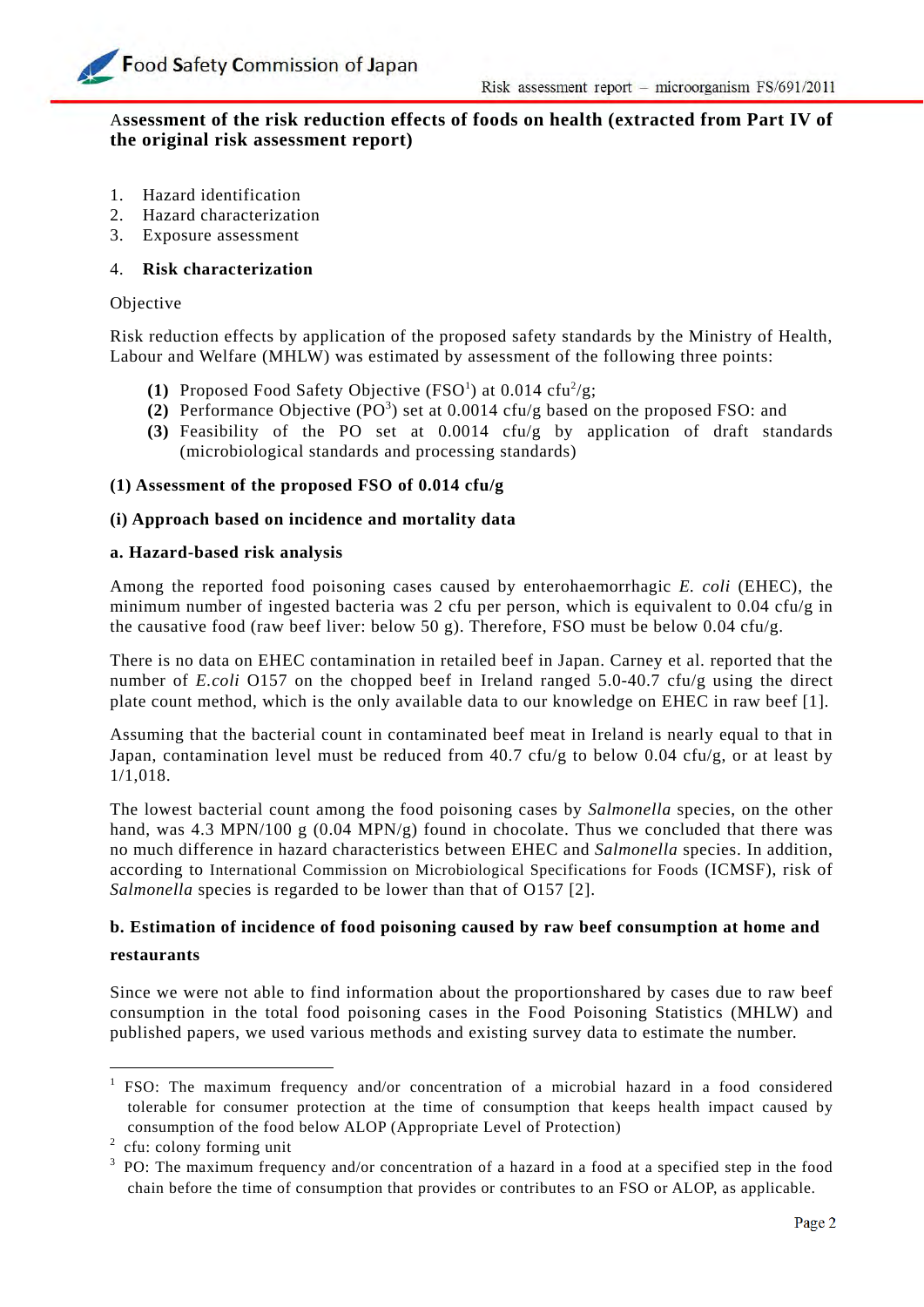Consumption pattern was divided into eight according to 1) the place of consumption; 2) the type/part of meat consumed (dressed carcasse or offal); and 3) the preparation method (row or cooked). Annual number of cases per person for each of the 8 consumption patterns can be calculated by multiplying annual number of consumption by risk of illness per serving. The number of EHEC cases for each consumption pattern is obtained by further multiplying the annual number of case per person by the total population of Japan. Based on the results, the proportion of EHEC poisoning related to raw beef consumption was estimated at 11.2%.

It should be noted that the annual number of patients due to beef consumption as estimated in the mentioned studies includes diseased persons not presented at medical institutions, and therefore cannot be straightly compared to those in the Statistics of Food Poisoning and other data.

According to the National Epidemiological Survey of Infectious Diseases (NESID) conducted as stipulated by the Infectious Disease Law, reported number of EHEC cases ranged from 2,999 to 4,167 each year between 2001 and 2009 (3,837 cases on average per year), and about 65% of reported cases were symptomatic. About 68% of O157 cases are estimated to be food-borne [6]; therefore, the average annual number of food-related cases among reported cases to the NESID is estimated to be about 1,700.

Assuming that all these food-borne cases are caused by beef consumption, and applying 11.2% as the proportion of cases due to raw beef consumption, about 190 out of 1,700 cases are supposedly reported on the basis of the Infectious Disease Law.

### **c. Risk analysis based on the number of cases**

Dose-response relationship is known to be linear in the range of a small number of bacteria [7]; thus reduction rate of contamination level of beef can correspond to reduction rate of incidence. Based on the estimation of the previous section, contamination level of beef must be reduced at least to 1/190 in order to keep the incidence below one case per year.

However, the above reasoning is based on average values for  $2001~2010$ , and one should take into account yearly fluctuations, interindividual susceptibility difference, and other factors.**d. Risk analysis based on mortality** 

According to the Food Poisoning Statistics by MHLW, thelargest number of fatal cases in a year reported to date is 9. Assuming that the proportion shared by fatal cases due to raw beef consumption is also 11.2%, the fatalities from raw beef consumption at home or restaurant can be estimated to be one person per year at maximum.

Thusthe number of deaths will be kept below 1 person per year with some kind of risk reduction measures.

### **e. Analysis based on literature review**

ICMSF has set an FSO in the risk assessment and sampling plan for O157 in ground beef patty in the US. This FSO for O157 in the ground beef patty should be given necessary conservativeness, reflecting uncertainty degree, infection at relatively small bacterial count and severity of the disease. Assuming that there is no more than one O157 cell in two portions of ground beef patty (one portion: 125 g) produced and distributed commercially in the US, the FSO is established as 1 cfu/250 g = 0.004 cfu/g = -2.4 log cfu/g [8].

# *Conclusion 1*

**FSO must be set at below 0.04 cfu/g. Interindividual variability in host susceptibility and bacterial characteristics must be taken into consideration.**

**(ii) Verification of disease probability calculated using dose-response functions**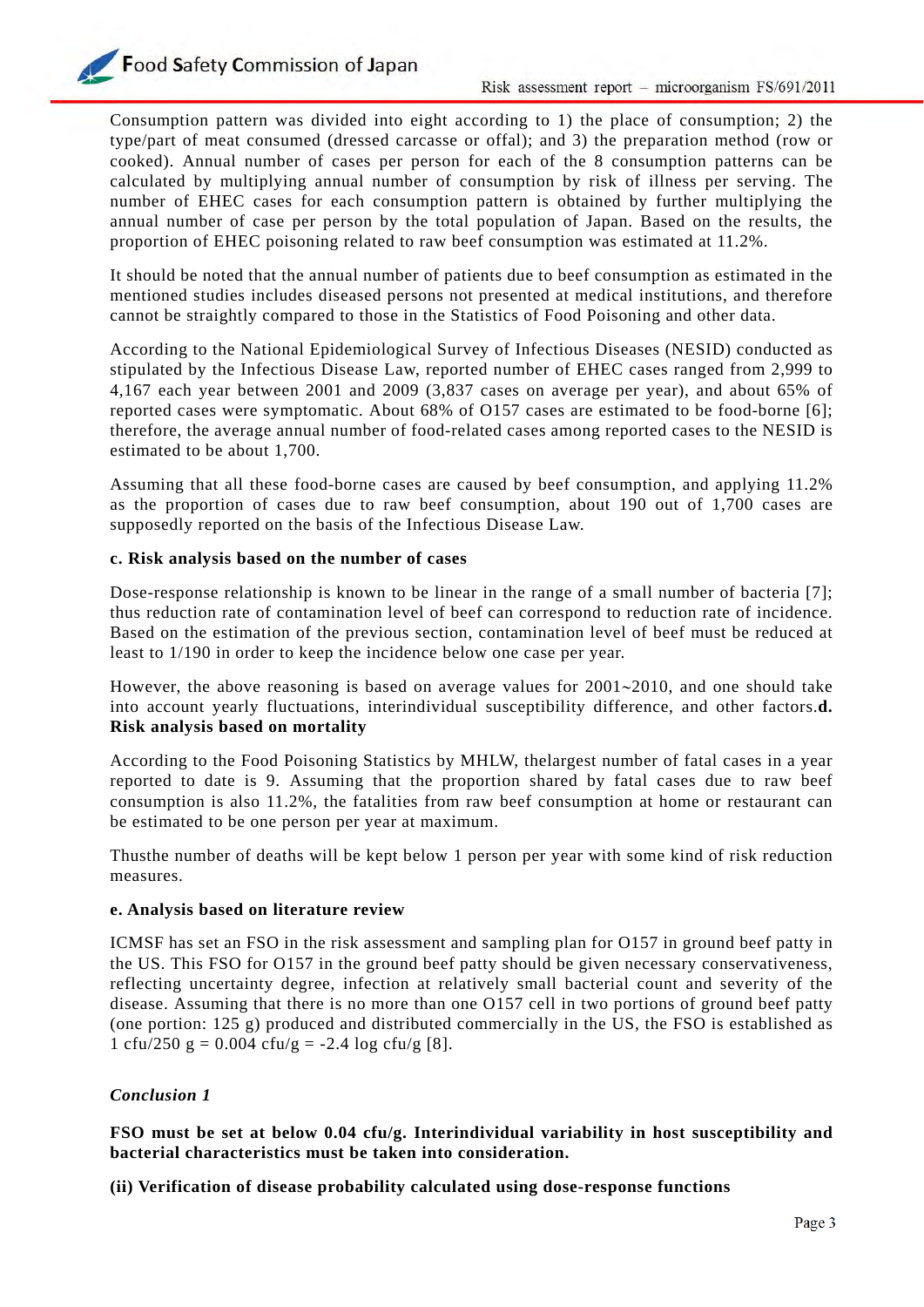When calculating the disease probability, we adopted  $\alpha = 0.157$  and  $\beta = 9.17$  for Beta-Poisson model suggested by FSIS (2001) [9], and  $r = 5.1 \times 10^{-3}$  for Exponential model suggested by Nauta et al. (2001) [10].

Beta-Poisson formula:  $P = 1 - (1 + D/\beta)^{-\alpha}$ 

Exponential formula: *P*=1- *e*-*rD*

Assuming one serving of yukhoe is 50 g, the number of ingested bacteria per serving is 0.7 cfu/50 g if FSO is 0.014 cfu/g as proposed, and 2.0 cfu/50 g if FSO is 0.04 cfu/g. According to the data presented by Carney et al. (2006) [1], contamination level of EHEC O157 in the chopped beef is about 40 cfu/g at the maximum; hence the maximum bacterial count in one yukhoe serving is calculated to be about 2,000 cfu.

Table 1 shows incidence rates estimated from calculated bacterial counts.

| Bacterial count                                        | Beta-Poisson model | Exponential model |
|--------------------------------------------------------|--------------------|-------------------|
| FSO $(0.014 \text{ cftu/g})$ : 0.7 cfu/ 50 g           | 0.011483           | 0.003564          |
| FSO $(0.04 \text{ cftu/g})$ : 2 cfu/50 g               | 0.0305             | 0.010148          |
| Upper limit of contamination: $2,000$ cfu/50   0.57094 |                    | 0.999963          |
|                                                        |                    |                   |

Reduction from the current contamination limit to FSO  $(0.04 \text{ cfu/g})$  would result in risk reduction per yukhoe serving by 1/18.7 by Beta-Poisson model and 1/98.5 byExponential model. Similarly, when FSO was reduced to  $0.014$  cfu/g, risk reduction rates would be 1/49.7 and 1/280.6, respectively.

# *Conclusion 2*

1

# **By setting FSO at 0.014 cfu/g, risk reduction was expected to be nearly three times more effective compared with FSO of 0.04 cfu/g.**

### **(2) Assessment of the proposed PO of 0.0014 cfu/g set from the proposed FSO**

There is no data on the probability of cross-contamination and inappropriate temperature control, and temperature rise during slicing and other food processing operations at restaurants.

According to the model developed with Pathogen Modeling Program (ver.7.0), in case of O157 Broth Culture<sup>4</sup> under the condition of 10<sup>o</sup>C and pH 6.5, the lag phase<sup>5</sup> is estimated 2.25 days, the generation time<sup>6</sup> is estimated 0.22 days, and it takes 3 days for one log growth. Supposing that it is at a room temperature of  $20^{\circ}$ C, the lag phase is 6.6 hours, the generation time is 1.1 hours, and it takes 10 hours for one log growth.

Growth of O157 in beef estimated using the data of USDA-ARS Eastern Regional Research Center and Microbial Response Viewer developed by Koseki was 14 to 18 hours for one log at 10°C. On the other hand, at  $20^{\circ}$ C, the growth of 3.11-3.71 log cfu, 3.2-3.72 log cfu, and 3.14-3.69 log cfu in 7 hours is reported [11].

<sup>&</sup>lt;sup>4</sup> Broth culture: cultivation of bacteria in a liquid medium containing meat extract.

<sup>&</sup>lt;sup>5</sup> Lag phase: a preparatory period during which bacteria adapt to a new environment prior to fission (also called induction phase).

 $6\,$  Generation time: bacteria grow by binary fission, and the period between fissions is called generation time.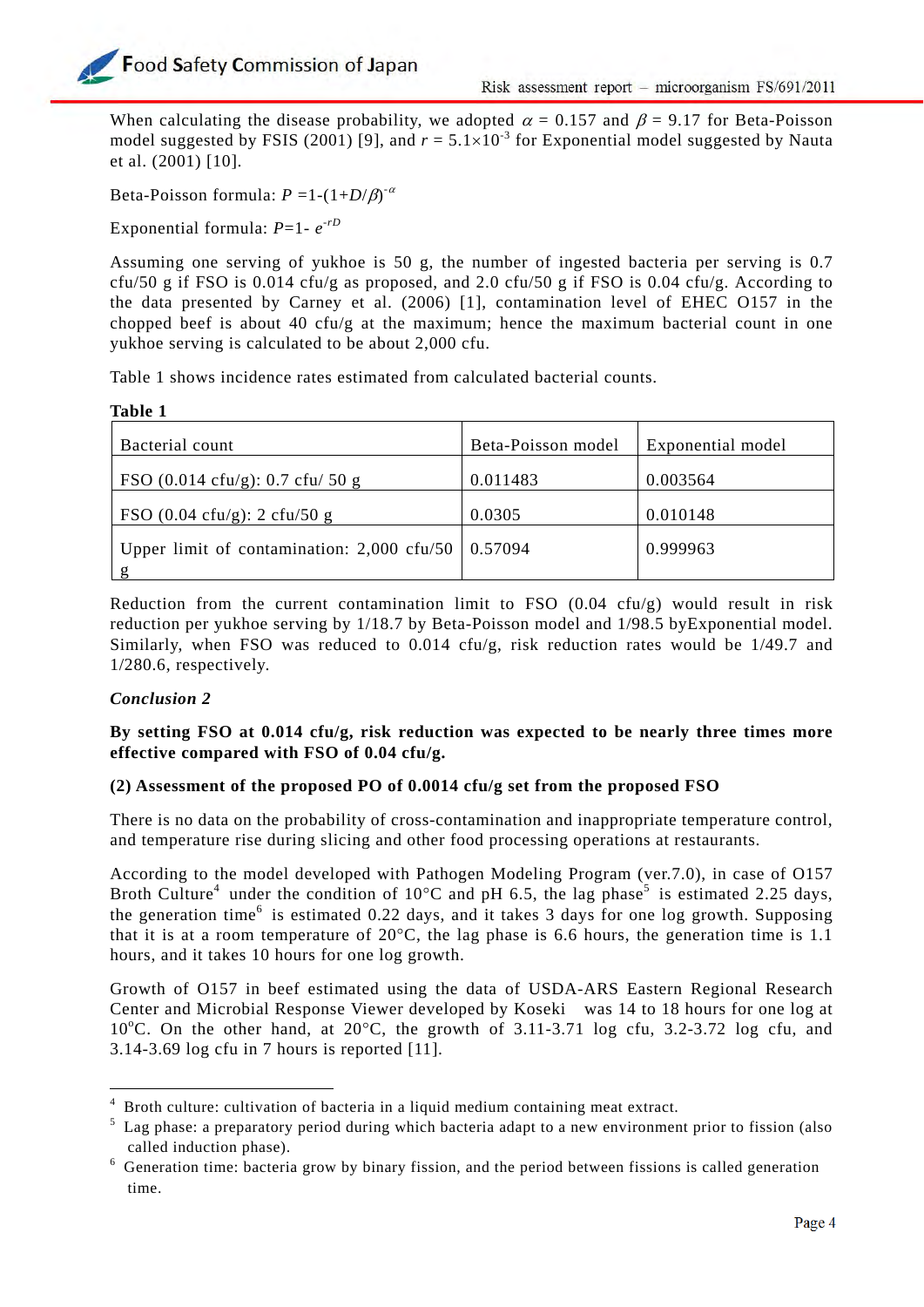Mathematical modeling of cross-contamination of O157 on the surface of ready-to-eat meat productssuggested that the number of surface transfer of O157 from contaminated ham  $(10^3 \text{ cfu})$ via slicer blade was  $10^{1.3}$  (20 cfu), 2% of the total number [12].

Therefore, it is highly unlikely that the number of bacteria increases more than 10-fold in meat for which POs are met, as far as appropriate sanitary control measures are taken.

# *Conclusion 3*

**Setting PO at one tenth of the FSO ensure a considerablly high level of safety when adequate sanitary control is provided.** 

**(3) Assessment of feasibility of PO set at 0.0014 cfu/g by introducing the draft standards** 

### **(i) The processing standards and microbiological standards for beef for raw consumption**

The meat products to be assessd here are raw parts of beef not to be heat-treated directly. Surface heating process prescribed in the processing standards aims to control surface contamination through stirilization in order to ensure reduction of microbial level in consumable parts, because microbial contamination in appropriately slaughtered beef carcass is mainly surface contamination. Higher efficiency can be expected when heat-treatment is applied on the carcass during dressing in the first stage of the meat processing. The processing standards stipulated that the beef for raw consumption to be heat treated to the depth of 10 mm from the surface at  $60^{\circ}$ C for 2 minutes or longer, as a practicable means to improve safety; however, such processing alone cannot guarantee reduction of microbial level in parts intended for raw consumption, and it should be accompanied by appropriate microbiological examination.

According to the documents of MHLW onbacterial infiltration [13], , a small amount of bacteria less than one MPN/cm<sup>3</sup> were detected at 10 to 15 mm below the surface when  $10^6$  O157 were inoculated to beef in the second week after carcass dressing. Most infiltrated bacteria were localized within 5 mm depth but some bacteria were detected at the position of about 10 mm from the surface in the case of higher level of contamination. Thus, storage period and conditions after slaughtering are the points to be considered.

Bacterial count at the depth of 10 mm and deeper was reduced to  $1/10^3$  to  $1/10^4$  as compared to the surface, and highly likely to be reduced to below  $1/10^4$  when heated at 60°C for 2 minutes. Therefore, assuming that the surface contamination level is below 40 cfu/g, the surface heating under the mentioned conditions would highly likely to reduce bacterial count to below 0.004 cfu/g in meat parts intended for raw consumption.

However, unlike suggested under the experimental condition, it is envisaged that massive bacterial infiltration would occur deep in the meat block depending on the shape of the meat.Moreover, the same level of bacterial reduction effect may not be achievable depending on fat content and freshness of meat. Therefore, it is necessary to employ appropriate combination of other processing standards and microbiological standards to ensure sufficient pasteurization effect.

There are no internationally validated testing methods exhaustively applicable for EHEC, and a vast number of samples would be required for direct inspection of pathogenic bacteria in order to confirm compliance with POs. Therefore, *Enterobacteriaceae*<sup>1</sup> are considered as internationally approved indicator bacteria that can be used to detect and estimate the level of fecal contamination as well as *Salmonella* species and EHEC.

According to the documents of MHLW [14], when *Enterobacteriaceae* are regarded as indicator bacteria for microbiological standards, PO by testing for *Enterobacteriaceae* is -0.85 log cfu/g, given the abundance ratio of 1:100 EHEC/*Enterobacteriaceae*.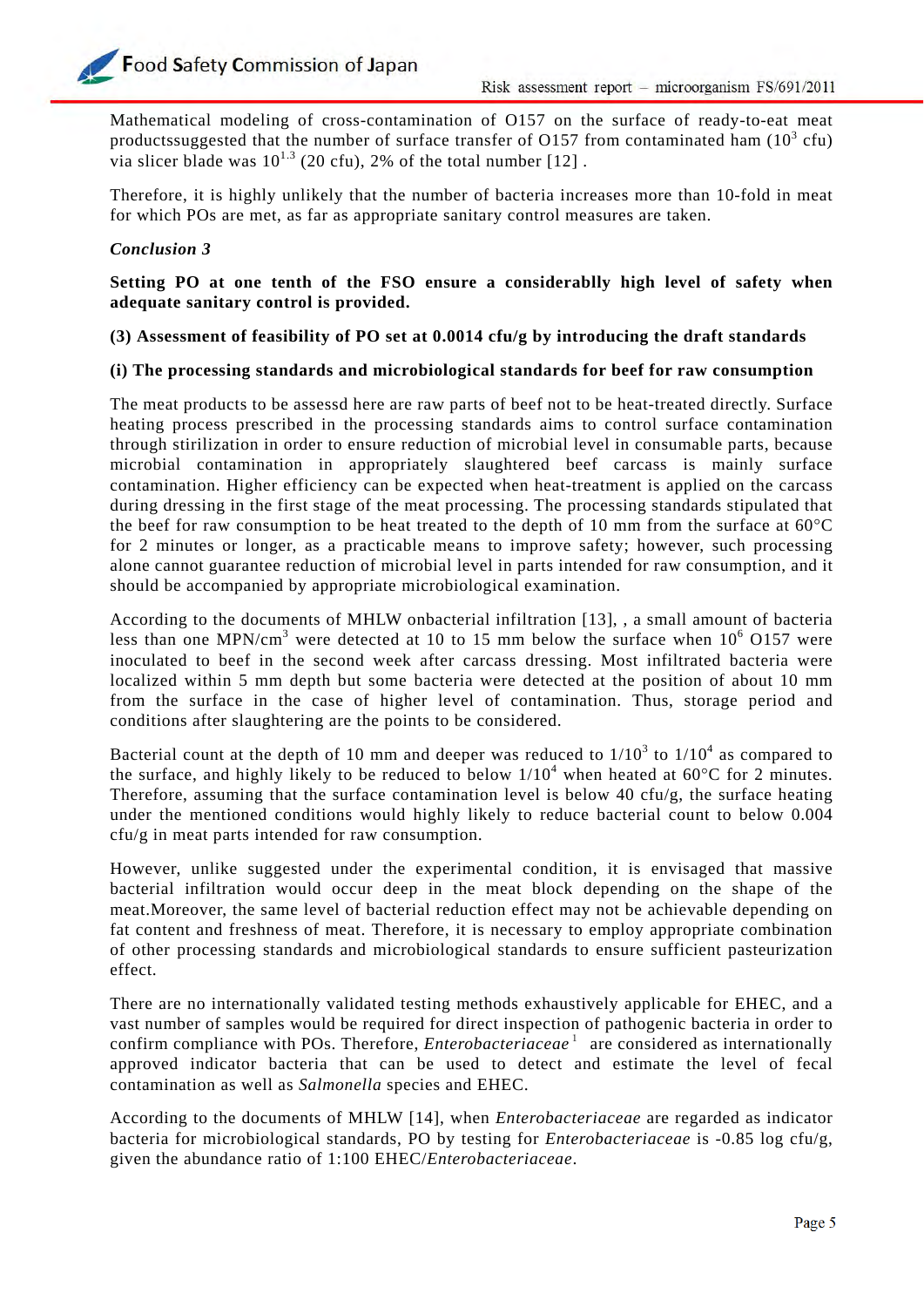Food Safety Commission of Japan

As regards the relative abundance of EHEC and *Enterobacteriaceae* (1:100), MHLW refers to the fact that maximum concentrations of EHEC and *Enterobacteriaceae* in the cattle head meats are 10 cfu/g and 1,000 cfu/g, respectively, according to the report of Carney et al. (2006) (ref.1). Besides, according to a study on EHEC and *Enterobacteriaceae* in 43 samples of the minced beef products in Ireland by Crowley et al. (2005) (ref. 15), the bacterial count of EHEC occasionally closed to that of *Enterobacteriaceae* but the average counts are 0.88 log cfu/g and 3.44 log cfu/g, respectively, which gives the difference of about 2.55 log cfu/g (1:355).

#### **(ii) Assessment of achievement of POs**

The draft safety standards (1) stipulate that "a 25 g sample of meat for raw consumption is negative for *Enterobacteriaceae*", yet the number of samples to be collected is not specified.

#### **Case 1. Number of samples is not specified**

Microbiological correlation between products in question and POs cannot be determined quantitatively unless a sampling plan, including the number of samples, is specified.

#### *Conclusion 4*

# **Unless the number of samples is specified, degree of risk reduction cannot be estimated, and**



 $< 13.0%$ 87.0% +Infinity **achievement of POs by introduction of microbiological standards cannot be confirmed.** 

#### **Case 2. Assessment with one sample**

According to the documents of MHLW [16], in case that the sampling plan stipulates that one 25 g sample is taken and proven negative for *Enterobacteriaceae*, the average contamination level of *Enterobacteriaceae* per lot (95% rejection ratio) is 0.5 log cfu/g, that is,  $3 \text{ c}$ fu/g.

As indicated in the previous data of microbiological examinations, microorganisms in food products follow a log-normal distribution; the

proposed standard deviation is 0.4 log cfu/g for homogenous food products, 0.8 log cfu/g for somewhat non-homogenous products, and higher (e.g., 1.2 log cfu/g) for heterogenous products [17-18]. Considering differences in contamination levels, homogeneity and processing facilities with different hygiene conditions, a standard deviation of 1.2 log cfu/g is used in calculations below.

Assuming PO for O157 is  $0.0014$  cfu/g, which is  $0.14$  cfu/g (= -0.85 log cfu/g) for *Enterobacteriaceae*; as shown in Fig. 1, 87% of this lot exceeds the PO. In this case, the mean concentration is 3 cfu/g; however, concentrations of 1,000 cfu/g in *Enterobacteriaceae*, or 10 cfu/g in EHEC and *Salmonella* species is possible, though at a low probability; hence cases beyond 2-9 cfu per person are envisaged, which can cause a disease.

### **Fig. 1. A log normal distribution of contamination level in meat products to be rejected with 95% probability**

 **(one sample; m=absence in 25 g)** 

#### *Conclusion 5*

**PO cannot be met if the number of samples to be tested is one.**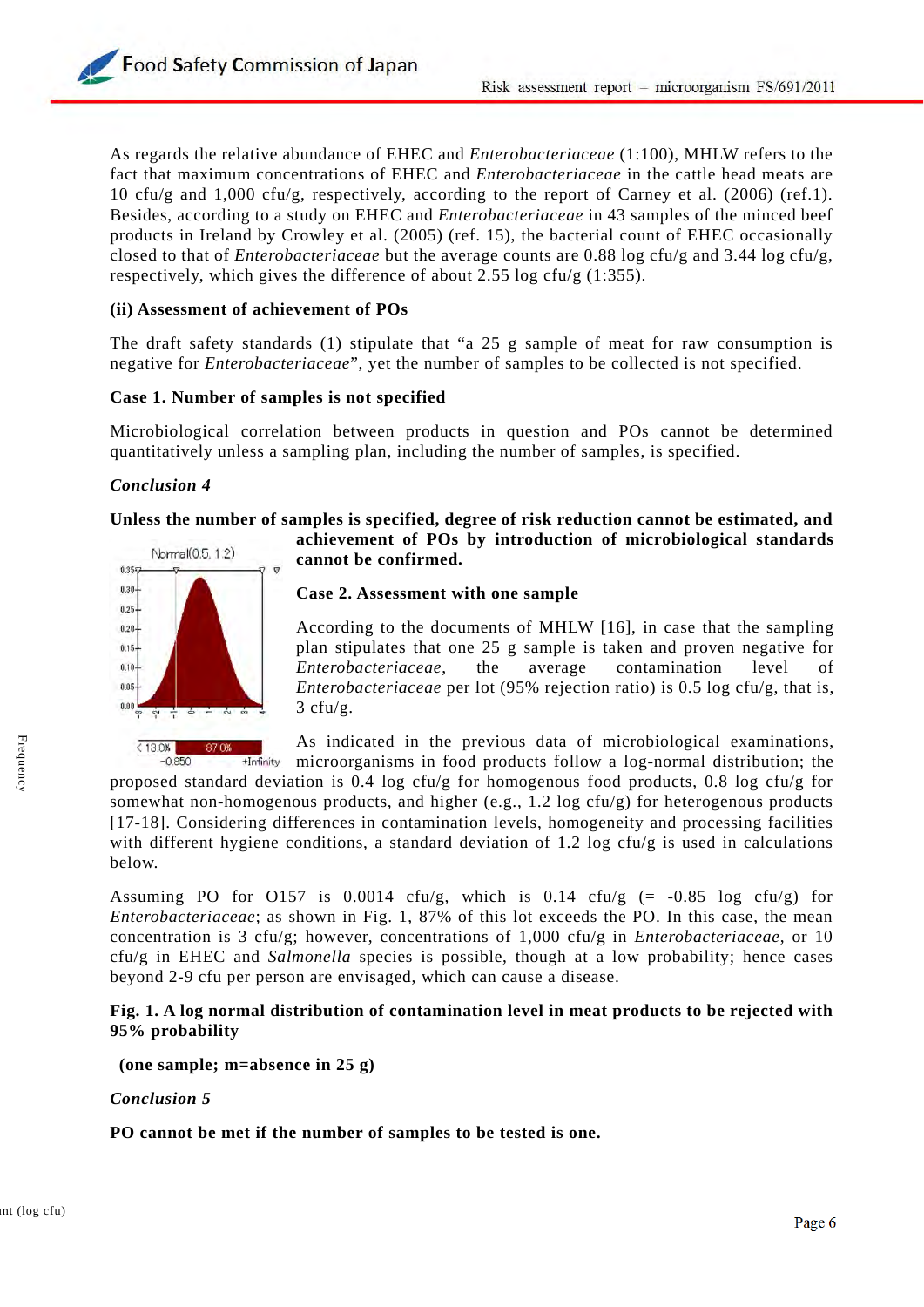



# **Case 3. Achievement of PO with 97.7% probability (a standard deviation of 1.2 log cfu/g) with 95% confidence**

In case that PO is set at 0.0014 cfu/g in O157, with a standard deviation of 1.2 log cfu/g, the probability of compliance with the PO of 0.14 cfu/g = -0,85 log cfu/g in *Enterobacteriaceae* is 97.7%, when the number of samples is 25 as shown in Fig. 2. However, the probability does not reach 97.7% when 24 samples are tested (97.6%) [19].

### **Fig. 2. A log normal distribution of contamination level in meat products rejected with 95% probability**

**(25 samples; m=absence in 25 g)** 

# *Conclusion 6*

**If 25 or more samples are taken and proven negative, then achievement of the proposed PO at 97.7% probability (a standard deviation of 1.2 log cfu/g) can be confirmed with 95% confidence.** 

### **(iii) Evaluation of achievement of the PO due to the draft processing standards**

The requirement "Meat blocks used for processing are not frozen, and shall be cut from the carcass in a sanitary manner" in the draft processing standards (6) is distinct in that meat for raw consumption is cut and separated from other meat parts as soon as possible when meat is shipped from slaughterhouses complying with sanitary regulations stipulated in the Slaughterhouse Act. We concluded that such handling manner of meat for raw consumption reflects the concept that sanitary control must be applied as early as possible in the food chain.

As regards the requirement "Meat blocks processed according to (6) shall be promptly packed into air-tight sanitary containers and sealed, and pasteurization shall be performed by heating to the depth of 1 cm or more from the surface at  $60^{\circ}$ C for 2 minutes or longer, or by another method offering equivalent effect " in the draft processing standards (7), no bacteria infiltration to meat parts intended for raw consumption was confirmed in the experiments conducted by MHLW using meat blocks obtainedon  $4<sup>th</sup>$  day after carcass breaking.

However, one cannot expect for pasteurization effect in meat parts for raw consumption. Though the processing standards have a certain risk reduction effect, such effect is not necessarily always achieved as mentioned above in (3) (i); therefore, complete achievement of PO is impossible by only means of the processing standards, and the microbiological examination mentioned in Conclusion 6 must be applied in combination. In addition, when setting up a processing system including heat treatment, it should be taken into account that validation is a necessary step to confirm whether food sanitation control is performed appropriately in the processing system of each establishment.

## *Conclusion 7*

Though the processing standards have a certain risk reduction effect, such effect is not necessarily always achieved; therefore, complete achievement of PO is impossible by means of the processing standards only, and the microbiological examination mentioned in Conclusion 6 must be applied in combination. In addition, when setting up a processing system including heat treatment, it should be taken into account that validation is necessary to confirm whether food sanitation control is performed appropriately in the processing system.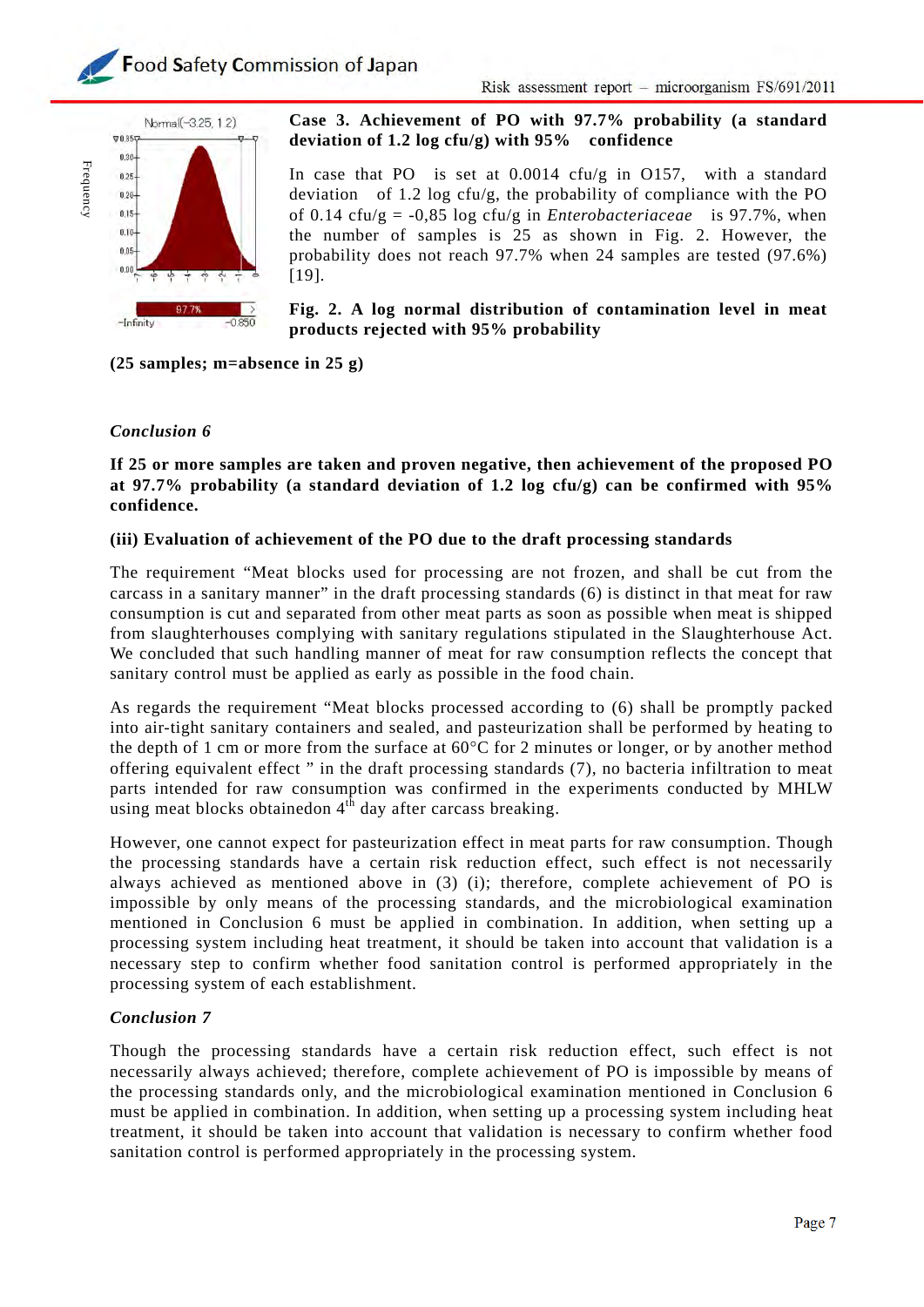#### **References**

- 1. Carney E., O'Brien S. B., Sheridan J. J., McDowell D. A., Blair I.S., Duffy G. Prevalence and level of *Escherichi coli* O157 on beef trimmings, carcasses and boned head meat at a beef slaughter plant. Food Microbiology 2006, vol. 23, no. 1, p. 52-59.
- 2. Evaluating Risks and Establishing Food Safety Objectives. Microorganisms in foods 7,  $2^{nd}$ ed., ICMSF, Kluwer Academic/Plenum Publishers, New York, NY. 2010, p. 23-43.
- 3. 内閣府食品安全委員会事務局 平成 22 年度食品健康影響評価技術研究「定量的リス ク評価の有効な実践と活用のための数理解析技術の開発に関する研究」(課題番号: 0805), 分担研究:確率論的解析手法ならびに感度分析技術の開発, 分担研究者: 長谷川 専,2010.
- 4. 内閣府食品安全委員会事務局 平成 18 年度食品安全総合調査「食品により媒介され る微生物に関する食品影響評価に係る情報収集調査」(財)国際医学情報センター, 2007.
- 5. 第 23 回アンケート「食の安全・安心確保」・埼玉県ホームページ、 http://www.pref.saitama.lg.jp/page/enquete23.html
- 6. Scallan E., Hoekstra R. M., Angulo F. J., Tauxe R. V., Widdowson M.-A., Roy S. L. et al. Foodborne illness acquired in the United States ―Major pathogens. Emerging Infectious Diseases 2011, vol. 17, no. 1, p.7-15.
- 7. WHO Hazard Characterization for Pathogens in Food and Water, Guidelines. 2003.
- 8. E. coli O157:H7 in Frozen Raw Ground Beef Patties. Microorganisms in foods 7,  $2^{nd}$  ed., ICMSF, Kluwer Academic/Plenum Publishers, New York, NY. 2010, p. 313-332.
- 9. Risk assessment of the public health impact of *Escherichia coli* O157:H7 in ground beef (USDA/FSIS 2001).
- 10. Nauta M. J., Evers E. G., Takumi K., Havelaar A. H. Risk Assessment of Shiga-toxin Producing *Escherichia coli* O157 in Steak Tartare in the Netherlands. RIVM report 257851003/2001.
- 11. Microbial Response Viewer (http://mrv.nfri.affrc.go.jp/Default.aspx#/About)
- 12. 生食用食肉を取り扱う施設に対する緊急監視の結果について(プレスリリース). 平 成 23 年 6 月 14 日. 厚生労働省医薬食品局食品安全部監視安全課.
- 13. 厚生労働省薬事・食品衛生審議会食品衛生分科会食中毒・乳肉水産食品合同部会 (平 成 23 年 7 月 6 日開催) 資料 4 腸管出血性大腸菌 O157 の牛肉内浸潤と加熱処理に よる低減効果に関する検討
- 14. 厚生労働省薬事・食品衛生審議会食品衛生分科会食中毒・乳肉水産食品合同部会 (平 成 23年7月6日開催) 資料1 生食用食肉に係る安全性確保対策について(案)
- 15. Crowley H., Cagney C., Sheridan J. J., Anderson W., McDowell D. A., Blair I. S., et al. Enterobactriaceae in beef products from retail outlets in the Republic of Ireland and comparison of the presence and counts of *E. coli* O157:H7 in these products. Food Microbiology 2005, vol. 22, p. 409-414.
- 16. 厚生労働省薬事・食品衛生審議会食品衛生分科会食中毒・乳肉水産食品合同部会 (平 成 23 年 7 月 6 日開催) 資料 2 生食用食肉に係る微生物規格基準案の考え方